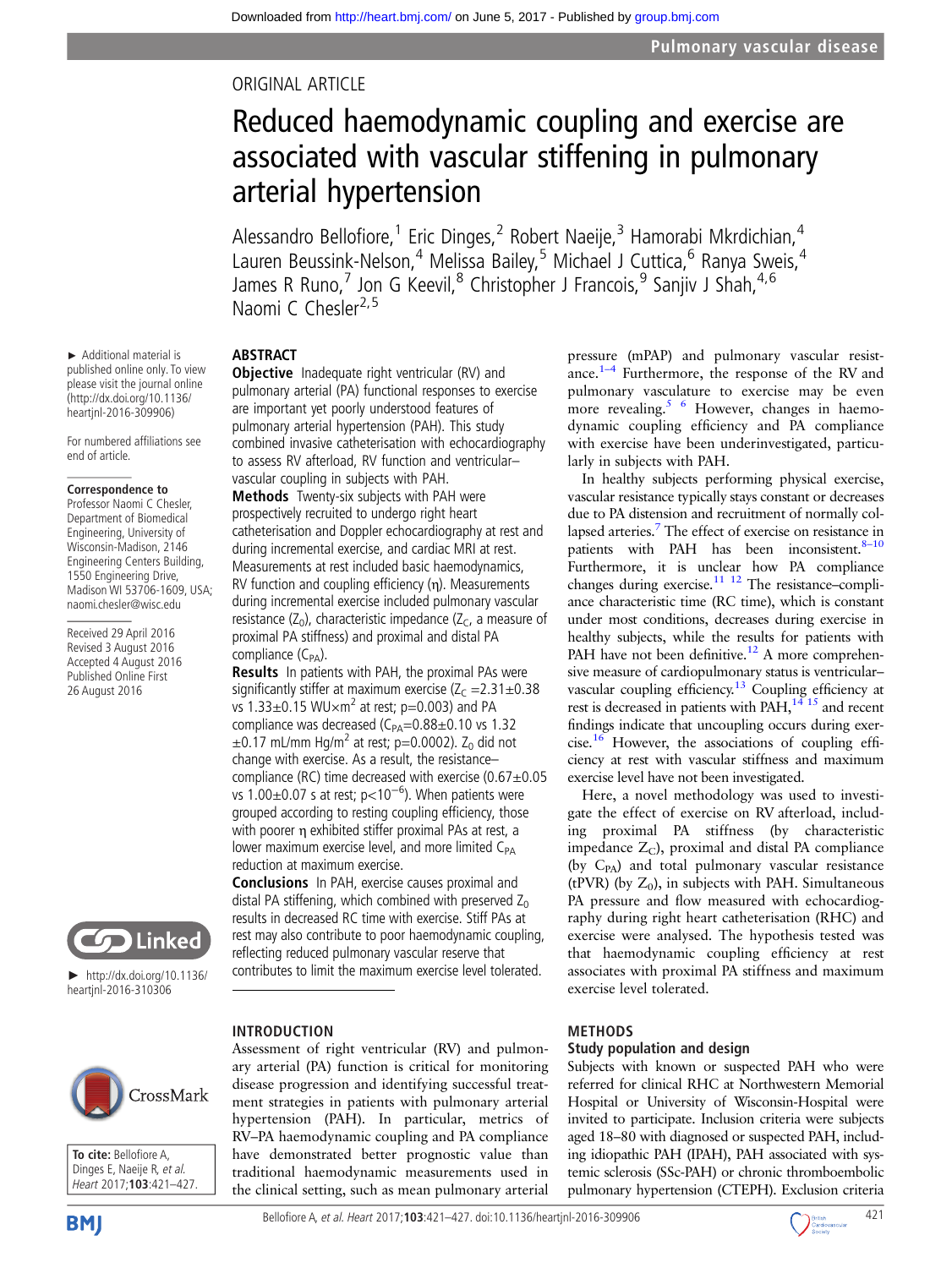#### **Pulmonary vascular disease**

included WHO functional class IV patients, recent syncope, contraindication to either MRI or physical exercise.

The study included simultaneous RHC and echocardiography at rest as well as during one or more stages of incremental exercise. MRI at rest was performed within 2 weeks of the RHC. All study procedures are summarised in table 1, which includes the number of subjects who completed each test and the primary endpoints for each test. All patients gave written informed consent. The study was compliant with the Health Insurance Portability and Accountability Act (HIPAA) and approved by the institutional review boards of both institutions.

#### Cardiac catheterisation

The RHC procedure was identical at the two sites. Participants underwent recording of invasive haemodynamics using a fluidfilled, 6F PA catheter (Edwards Lifesciences, Irvine, California, USA) and a properly zeroed pressure transducer. Systolic, diastolic and mean PA pressure (sPAP, dPAP and mPAP, respectively) and pulmonary capillary wedge pressure (PCWP) were measured. Pulmonary artery pulse pressure (PAPP) was calculated as systolic minus diastolic PA pressure. All haemodynamic pressure measurements were made at end-expiration. Cardiac output (CO) was calculated using thermodilution (average of three measurements) and indexed to body surface area (BSA) to calculate cardiac index (CI). Haemodynamic assessment also included RV stroke volume index (RV-SVI=CI/HR), total pulmonary vascular resistance (tPVR=mPAP/CO), total pulmonary vascular resistance index (tPVRI=mPAP/CI), and PA compliance (CPA=RV-SVI/PAPP).

Pressure measurements at rest were repeated using a highfidelity solid-state micromanometer-tipped catheter with either a custom 6F dual-sensor unit or a 3.5F single-sensor unit (Millar Instruments, Houston, Texas, USA), operating at 1 kHz. Prior to each catheterisation, the pressure readout from the solid-state sensor was calibrated using a Veri-Cal pressure transducer tester (Utah Medical Products, Midvale, Utah, USA).

## Exercise protocol and echocardiography

Subjects performed exercise on a bicycle ergometer (Medical Positioning, Kansas City, Missouri, USA) mounted on the catheterisation table. Starting from rest (0 W), the workload was gradually increased every 2–4 min by increments of 15 W until a maximum was achieved per subject exhaustion under careful supervision of a physician. PA pressure was recorded at the end of each stage of exercise. Transthoracic Doppler echocardiography (Vivid 7 or Vivid E9, GE Healthcare, Waukesha, Wisconsin, USA) was used to measure blood velocity in the RV outflow tract, as previously

|  |  | Table 1 Summary of the tests performed in this study |  |  |  |  |
|--|--|------------------------------------------------------|--|--|--|--|
|--|--|------------------------------------------------------|--|--|--|--|

| <b>Test</b>       | n  | <b>Primary endpoints</b>               |
|-------------------|----|----------------------------------------|
| Clinical RHC      |    |                                        |
| Rest (0 W)        | 26 | Baseline haemodynamics                 |
| Research RHC+echo |    |                                        |
| Rest (0 W)        | 22 | RV pressure, PA pressure, PA flow, LAP |
| 15 W              | 22 | PA pressure, PA flow, LAP              |
| 30 W              | 18 | PA pressure, PA flow, LAP              |
| 45 W              | 15 | PA pressure, PA flow, LAP              |
| <b>MRI</b>        |    |                                        |
| Rest (0 W)        | 18 | RV volume, EDV, ESV, SV, EF, SV/ESV    |
|                   |    |                                        |

RV pressure, PA pressure, PA flow and RV volume data were collected as time-

dependent waveforms, averaged over multiple heartbeats. EDV, end-diastolic volume; EF, ejection fraction; ESV, end-systolic volume; LAP, left atrial pressure; PA, pulmonary artery; RHC, right heart catheterisation; RV, right ventricle; SV, stroke volume.

described.<sup>[17](#page-6-0)</sup> In addition, echocardiography was used to measure pulse wave Doppler early mitral inflow (E) velocity at the mitral valve leaflet tips, tissue Doppler early diastolic (e') velocity at the lateral mitral annulus and RV outflow tract diameter. Tracings of PA pressure, pulse wave Doppler profile of flow through the RV outflow tract, and ECG signals were synchronised using a dedicated haemodynamic analysis workstation (Cardiovascular Engineering, Norwood, Massachusetts, USA).

#### Magnetic resonance imaging

Cardiac MRI was performed at Northwestern Memorial Hospital on a 1.5 T scanner (Avanto/Espree, Siemens Medical Systems, Erlangen, Germany) and at UW-Hospital, on a 3.0 T scanner (MR750, GE Healthcare). RV volume was assessed from ECG-gated, cine-balanced, steady-state, free-precession, axial images. Cycle-averaged areas were calculated for the length of the RV for 20 time frames using OsiriX Imaging Software (revision 6.5, Pixmeo, Bernex, Switzerland). Areas were then combined into a single RV volume for each time point. From the resulting RV volume waveform and BSA, end-diastolic volume index (RV-EDVI), end-systolic volume index (RV-ESVI), stroke volume index (RV-SVI=RV-EDVI−RV-ESVI) and ejection fraction (RV-EF=RV-SVI/RV-EDVI) were calculated.

#### Analysis of pulmonary vascular characteristics

[Figure 1](#page-2-0)A summarises data collection and analytical methods used to assess pulmonary vascular function at rest and exercise. Synchronised PA pressure (from RHC) and flow (from echocardiography) were used to calculate  $Z_0$ , which is a measure of  $t$ PVR, and  $Z<sub>C</sub>$ , which is a measure of proximal PA stiffness.

Pulmonary vascular impedance was calculated using frequency-domain analysis as the ratio of PA pressure to flow moduli,<sup>18</sup> and normalised by BSA.  $Z_0$  was taken as the zerofrequency value of the pulmonary vascular impedance modulus, whereas  $Z_C$  was computed averaging the fourth through tenth harmonic. C<sub>PA</sub> was assessed as the ratio of RV-SVI (estimated from echocardiography) to PAPP. The RC time was assessed as the product of  $C_{PA}$  and  $Z_0$ . Left atrial pressure (LAP) was estimated from echocardiography as

$$
LAP = 1.9 + 1.24E/e'
$$
 (1)

as reported previously $19$  and recently confirmed to be moder-ately accurate in patients with PAH.<sup>[20](#page-6-0)</sup>

## Analysis of cardiac contractility and RV–PA coupling

Cycle-averaged RV pressures (from RHC) were obtained from 15 to 25 beats to eliminate variability due to breathing and analysed using custom LabVIEW routines (National Instruments, Austin, Texas, USA). RV pressure and volume waveforms were synchronised into a single pressure–volume loop (fi[gure 1B](#page-2-0)), from which maximum isovolumic pressure (P<sub>max</sub>), stroke work (RV-SW), endsystolic elastance  $(E_{es})$  and arterial elastance  $(E_a)$  were computed using a single-beat method.<sup>21</sup> Coupling efficiency was computed as  $\eta = E_{es}/E_a$ , as well as using a volume-only method (RV-SV/RV-ESV, more commonly referred to as SV/ESV) and a pressure-only method  $(P_{\text{max}}/mPAP-1)$ .<sup>1</sup>

#### Statistical analysis

All results are presented as mean $\pm$ SE, unless indicated otherwise. The comparison between haemodynamics at rest and at maximum exercise was performed using a Student's t-test. The association between haemodynamics and incremental exercise level was analysed using a linear mixed-effect model with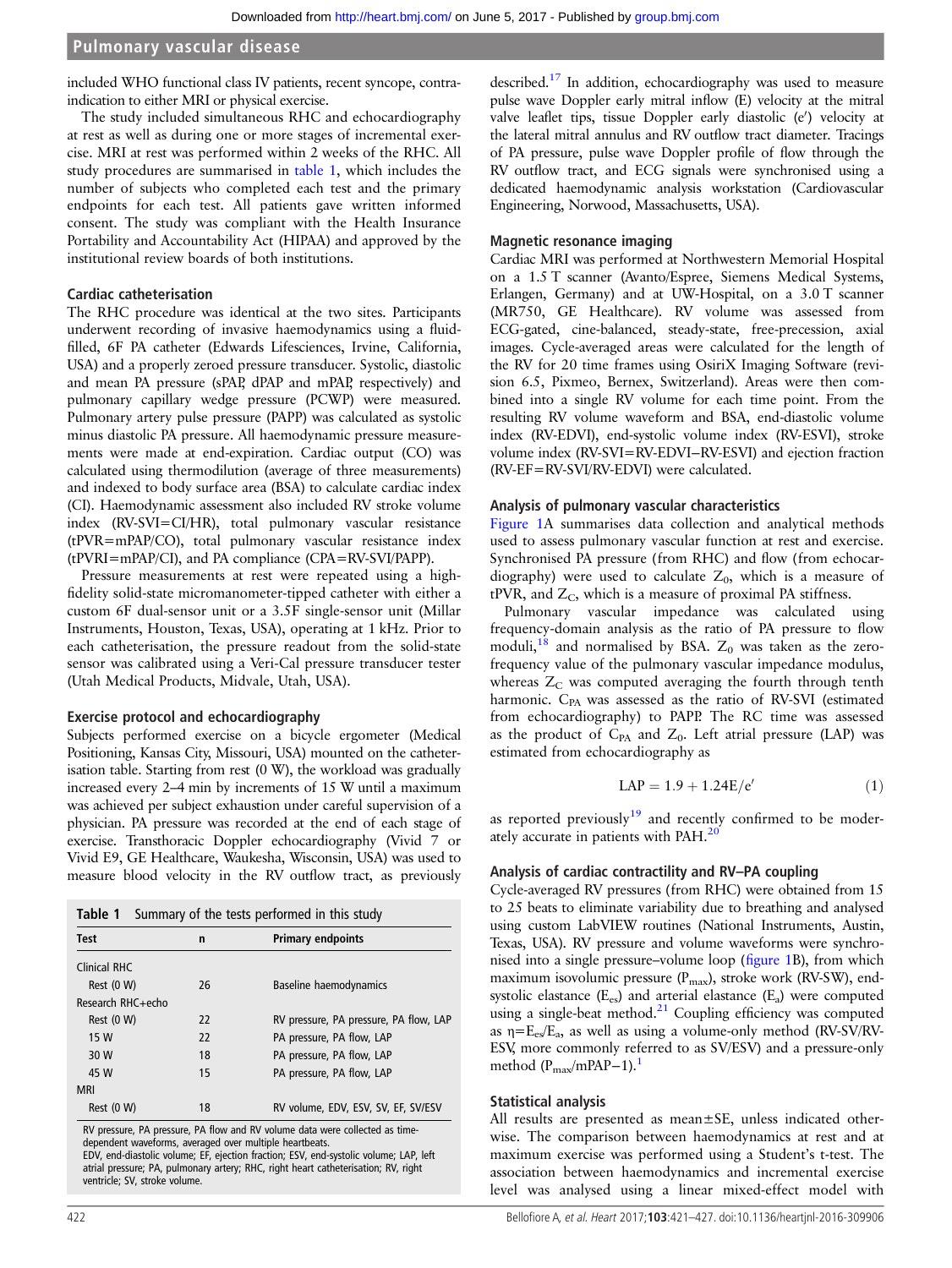#### <span id="page-2-0"></span>A Analysis of pulmonary vascular characteristics



Figure 1 Data analysis flow chart. (A) Pulmonary vascular impedance analysis was performed using pulmonary arterial (PA) pressure data from right heart catheterisation (RHC) and PA flow data from echocardiography, at rest and each exercise level. Not every subject was able to exercise up to 45 W, so the group size decreased with increasing exercise intensity. A frequency-domain analysis of the pressure–flow data was performed. Endpoints included various metrics of impedance, PA compliance and resistance–compliance (RC) time. (B) Pressure–volume loop analysis was performed at rest using right ventricular (RV) pressure data from RHC and RV volume data from MRI. A single-beat method was used for this analysis. Endpoints included  $E_{es}$ ,  $E_a$  and  $\eta$ . SW, stroke work.

repeated measures. Tukey's honestly significant difference test was used as a post hoc test of significance.

Comparisons between the low-η group (η below the median value) and high-η group (η above the median value) were performed using an unpaired t-test. Correlations between variables were investigated using Pearson's correlation coefficient. The correlation between mPAP and CI was obtained for pooled data after performing Poon's adjustment for individual variability. $22$ 

#### RESULTS

Data were obtained from a study group of 26 patients. After accounting for patients who either declined MRI or had incomplete haemodynamic data, 22 patient datasets were usable for pulmonary vascular analysis at exercise, and 18 patient datasets were usable for cardiac contractility and RV–PA coupling analysis at rest. The demographics for the 26 patients included in the study are summarised in table 2. One of the subjects included in this study had severe tricuspid regurgitation.

#### Effect of exercise on haemodynamics

Haemodynamic data obtained at rest and during exercise are summarised in [table 3](#page-3-0). All measured and calculated parameters increased with exercise except LAP, tPVR, tPVRI and RV-SVI. During RHC, patients were able to perform exercise up to a maximum workload of  $46.7 \pm 3.5$  W, on average.

At increasing levels of exercise, increases in mean pressure (mPAP) and mean flow (CI) were correlated. When data were normalised using Poon's adjustment, the slope of the mPAP–CI curve was 8.70 mm  $Hg/(L/min/m^2)$ , and the intercept was 18.98 mm Hg  $(R^2=0.764, p<0.05)$ , as reported in fi[gure 2](#page-3-0). While  $Z_0$  did not change with exercise (fi[gure 3A](#page-4-0)),  $Z_C$  and  $C_{PA}$  changed significantly: from resting conditions to 45 W,  $Z_C$  was nearly doubled (fi[gure 3B](#page-4-0)), whereas  $C_{PA}$  decreased by about 21% (fi[gure 3](#page-4-0)C). The RC time was 1.00±0.07 s at rest, and progressively decreased with exercise (fi[gure 3D](#page-4-0)). Online [supplementary](http://dx.doi.org/10.1136/heartjnl-2016-309906) figure S1 shows a comparison between  $Z_C$  from frequency-domain analysis (as reported in this study) and time-domain analysis.

|             | Table 2 Demographic data of the 26 patients included in the |
|-------------|-------------------------------------------------------------|
| study group |                                                             |

| <b>Variable</b>     | n              | All subjects<br>Mean±SD | All subjects range |
|---------------------|----------------|-------------------------|--------------------|
| Age (years)         | 26             | $55.7 \pm 10.6$         | $36 - 78$          |
| Female (%)          | 15             | 58                      |                    |
| BSA $(m^2)$         | 26             | $1.90 + 0.28$           | $1.46 - 2.70$      |
| Diagnosis (%)       |                |                         |                    |
| <b>IPAH</b>         | $\overline{7}$ | 27                      |                    |
| <b>SSc-PAH</b>      | 13             | 50                      |                    |
| <b>CTEPH</b>        | 6              | 23                      |                    |
| WHO class (%)       |                |                         |                    |
| I                   | 1              | 4                       |                    |
| $\mathbf{I}$        | 11             | 42                      |                    |
| III                 | 14             | 54                      |                    |
| PAH medications (%) |                |                         |                    |
| Sildenafil          | 11             | 42                      |                    |
| Ambrisentan         | 4              | 15                      |                    |
| Treprostinil        | 6              | 23                      |                    |
| <b>Tadalafil</b>    | 3              | 12                      |                    |
| <b>Bosentan</b>     | 1              | 4                       |                    |
| Flolan              | 1              | 4                       |                    |
| No treatment*       | 11             | 42                      |                    |

\*Patients who were not on pulmonary vasodilator therapy presented for RHC for the initial diagnosis of PAH.

BSA, body surface area; CTEPH, chronic thromboembolic pulmonary hypertension; IPAH, idiopathic pulmonary arterial hypertension; RHC, right heart catheterisation; PAH, pulmonary arterial hypertension; SSc-PAH, pulmonary arterial hypertension associated with systemic sclerosis.

#### Reduced resting coupling efficiency is associated with decreased maximum exercise level

Haemodynamic coupling efficiency η at rest was assessed in the 18 patients who completed an MRI scan. This dataset was split in two groups, using the median of η as the threshold value. The maximum exercise level tolerated was compared between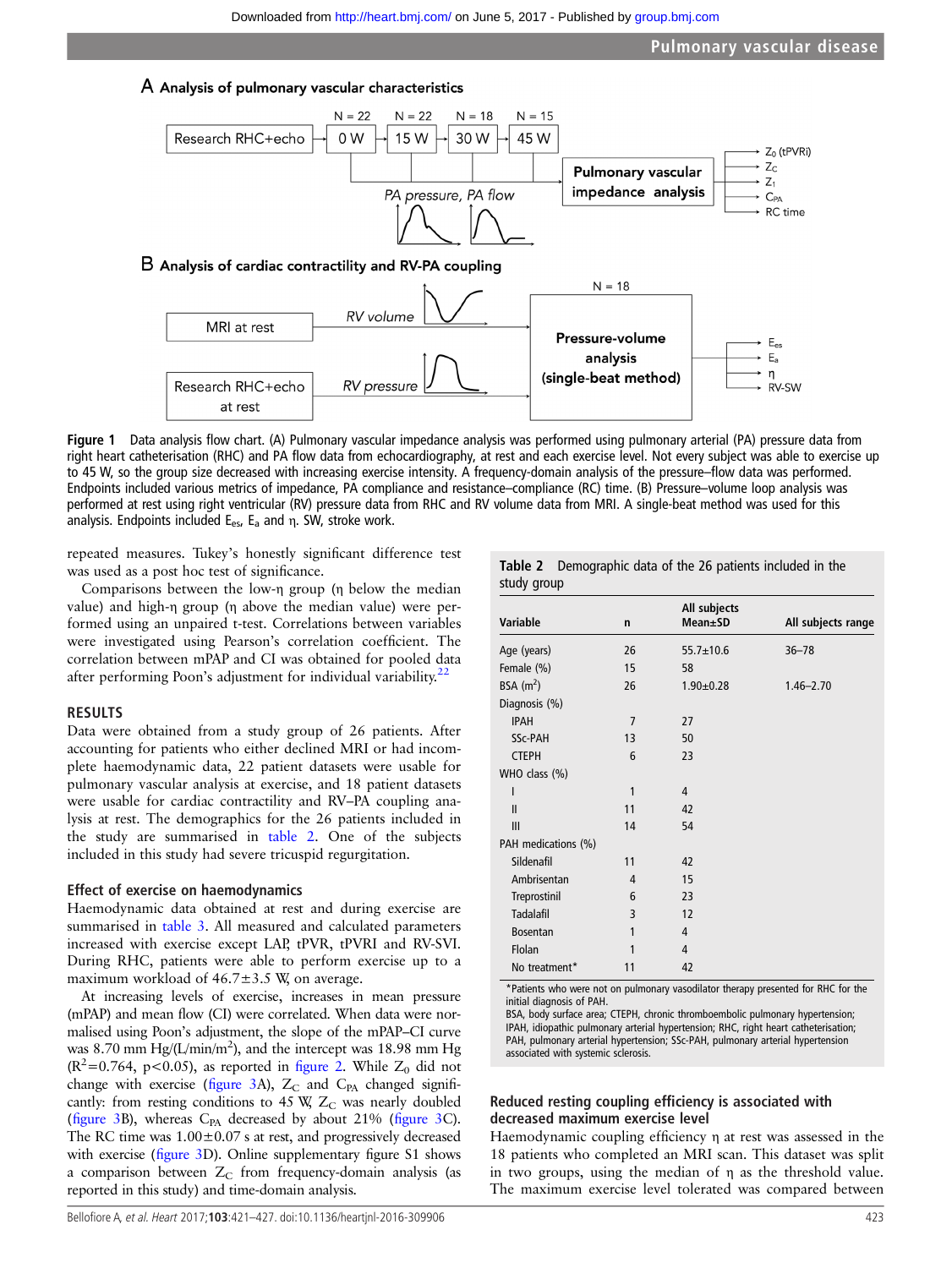#### <span id="page-3-0"></span>**Pulmonary vascular disease**

| <b>Table 3</b> Haemodynamic parameters measured at rest and |
|-------------------------------------------------------------|
| maximum exercise level                                      |

| Variable                                  | n  | <b>Rest</b>     | <b>Maximum exercise</b> | p Value |
|-------------------------------------------|----|-----------------|-------------------------|---------|
| Workload                                  | 22 |                 | $45.7 \pm 3.9$          |         |
| $RHC + echo$                              | 22 |                 |                         |         |
| sPAP (mm Hg)                              |    | $65.6 \pm 4.6$  | $88.0 \pm 5.9*$         | < 0.001 |
| dPAP (mm Hq)                              |    | $29.8 \pm 2.8$  | $37.4 \pm 3.0*$         | 0.0012  |
| mPAP (mm Hq)                              |    | $43.6 \pm 3.3$  | $58.8 \pm 3.8*$         | < 0.001 |
| PAPP (mm Hq)                              |    | $35.9 \pm 2.9$  | $51.2 \pm 4.1*$         | < 0.001 |
| LAP (mm Hg)                               |    | $11.1 \pm 0.8$  | $12.2 \pm 1.3$          | 0.238   |
| HR (bpm)                                  |    | $80.2 \pm 2.7$  | $111.8 \pm 2.8*$        | < 0.001 |
| CO (L/min)                                |    | $5.86 \pm 0.34$ | $8.41 \pm 0.80^*$       | < 0.001 |
| CI (L/min/m <sup>2</sup> )                |    | $3.02 \pm 0.16$ | $4.28 \pm 0.35*$        | < 0.001 |
| tPVR (WU)                                 |    | $7.91 \pm 0.74$ | $8.17 \pm 0.83$         | 0.668   |
| tPVRI (WU $\times$ m <sup>2</sup> )       |    | $15.3 \pm 1.4$  | $15.8 \pm 1.6$          | 0.689   |
| $C_{PA}$ (mL/mm Hg/m <sup>2</sup> )       |    | $1.32 \pm 0.17$ | $0.88 \pm 0.10*$        | 0.0019  |
| RC time (s)                               |    | $1.00 \pm 0.07$ | $0.67 \pm 0.05*$        | < 0.001 |
| $RV-SVI$ (mL/m <sup>2</sup> )             |    | $38.0 \pm 1.9$  | $39.1 \pm 3.5$          | 0.659   |
| $Z_1$ index (WU $\times$ m <sup>2</sup> ) |    | $3.57 \pm 0.38$ | $4.63 \pm 0.57$ *       | 0.0047  |
| $Z_c$ index (WU $\times$ m <sup>2</sup> ) |    | $1.33 \pm 0.15$ | $2.31 \pm 0.38*$        | 0.026   |
| <b>MRI</b>                                | 18 |                 |                         |         |
| $RV$ -ESVI (mL/m <sup>2</sup> )           |    | $75.8 + 8.9$    | NA <sup>+</sup>         |         |
| $RV$ -EDVI (mL/m <sup>2</sup> )           |    | $106.1 \pm 8.8$ | NA <sup>+</sup>         |         |
| <b>RV-EF</b>                              |    | $0.32 \pm 0.03$ | NA <sup>+</sup>         |         |
| RHC+MRI                                   | 18 |                 |                         |         |
| RV-SW (mL/mm Hq)                          |    | $2398 \pm 296$  | NA <sup>+</sup>         |         |
| $E_{es}$ (mm Hg/mL)                       |    | $0.89 + 0.13$   | NA <sup>+</sup>         |         |
| $E_a$ (mm Hg/mL)                          |    | $1.36 \pm 0.25$ | NA <sup>+</sup>         |         |
| SV/ESV                                    |    | $0.53 \pm 0.09$ | NA <sup>+</sup>         |         |
| $P_{max}/mPAP-1$                          |    | $1.46 \pm 0.16$ | NA <sup>t</sup>         |         |

Values are expressed as mean±SE. \*p<0.05.

†MRI was only performed at rest so MRI-based calculations are only available at rest. CI, cardiac index; CO, cardiac output; C<sub>PA</sub>, PA compliance; dPAP, diastolic pulmonary artery pressure; EDVI, end-systolic volume index; EF, ejection fraction; ESV, endsystolic volume; ESVI, end-systolic volume index; HR, heart rate; LAP, left atrial pressure; mPAP, mean pulmonary arterial pressure; PAPP, pulmonary artery pulse pressure; P<sub>max</sub>, maximum isovolumic pressure; RC, resistance–compliance; RHC, right heart catheterisation; RV, right ventricular; sPAP, systolic pulmonary artery pressure; SV, stroke volume; SVI, stroke volume index; SW, stroke work; tPVR, total pulmonary vascular resistance; tPVRI, total pulmonary vascular resistance index.

low-η (η=0.49±0.04) and high-η patients (η=1.06±0.15). As reported in [table 4,](#page-4-0) patients with lower η had a significantly lower tolerance to exercise. In fact, low-η patients were able to exercise up to  $40.0 \pm 5.6$  W, compared with a  $56.7 \pm 4.2$  W for the high-η patients ( $p < 0.05$ ). For comparison, the analysis was repeated for haemodynamics typically assessed in the clinical setting (HR, CI, mPAP, PAPP,  $Z_0$ ), and for non-invasive coupling efficiency (SV/ESV). None of the metrics considered was significantly associated with the maximum exercise level tolerated ([table 4\)](#page-4-0).

The slope of the mPAP–CI curve, after Poon's adjustment, was 12.10 mm  $Hg/(L/min/m^2)$ , and the intercept was 17.54 mm Hg for the low-η patients  $(R^2=0.769, p<0.05)$ . For the high-η patients, the slope was 9.19 mm Hg/( $L/min/m<sup>2</sup>$ ), and the intercept was 13.25 mm Hg ( $R^2$ =0.833, p<0.05). The difference in slope between the two groups was not significant.

#### Patients with reduced resting coupling efficiency exhibit increased arterial stiffness at rest and stiffening with exercise

The resting values of typically measured clinical haemodynamics and metrics of RV and PA function were compared between patients with low resting η and high resting η. This analysis



Figure 2 Mean pulmonary arterial pressure (mPAP)-flow relationship during incremental exercise. Pooled data include all patients who completed the exercise protocol, and were adjusted for individual variability following Poon's method.<sup>[22](#page-6-0)</sup> Pearce's linear correlation  $(R^2=0.764)$  is superimposed on the individual data points. CI, cardiac index.

included subjects who completed both MRI and research RHC at rest  $(N=15)$ . The two groups had similar RV contractility (E<sub>es</sub>) and no significant difference in E<sub>a</sub>  $(1.82 \pm 0.47 \text{ vs } 0.88)$  $\pm 0.20$  mm Hg/mL, p=0.106) but a lower resting η was associated with reduced C<sub>PA</sub> at rest  $(0.80 \pm 0.06$  vs  $1.88 \pm 0.34$  mL/ mm Hg, p<0.05), increased mPAP at rest  $(49.2 \pm 4.0 \text{ vs } 36.9)$  $\pm$ 3.5 mm Hg, p<0.05) and increased PAPP at rest (46.5 $\pm$ 1.6 vs  $27.1 \pm 5.0$  mm Hg, p<0.05) [\(table 5](#page-5-0)). The RC time at rest was significantly decreased in low-η patients (0.85±0.06 vs 1.17  $\pm 0.13$  s, p<0.05). Resting RV volumes were not different between low-η and high-η, but RV-SW at rest was significantly nearly doubled in low-η patients ( $p < 0.05$ ).

A positive linear correlation was found between  $\eta$  and C<sub>PA</sub> at rest ( $\mathbb{R}^2$ =0.733, p<0.05). In addition,  $\eta$  at rest was negatively correlated with the change in C<sub>PA</sub> between 0 and 30 W ( $R^2$ =0.646, p<0.05), that is, patients with lower resting η experienced a smaller decrease in PA compliance with exercise.

#### **DISCUSSION**

This study sought to investigate the effect of exercise on PA stiffness in patients with PAH as well as the association of haemodynamic coupling efficiency at rest with exercise ability. One major result was that exercise induced stiffening of pulmonary arteries with no change in vascular resistance. Also, significant associations between coupling efficiency at rest and PA stiffness and maximum exercise level tolerated were demonstrated for the first time.

This is the first study to measure pulmonary vascular impedance in patients with PAH during exercise. As a consequence, the findings of increased proximal PA stiffness, quantified by  $Z_{\text{C}}$ , and decreased proximal and distal compliance, quantified by C<sub>PA</sub>, with exercise in patients with PAH, are novel. These results are consistent with a recent report that exercise reduces compliance in both controls and patients with CTEPH.<sup>12</sup> Since  $Z_0$  was preserved in the current study, meaning that an increase in CO was associated with an increase in mPAP, PA stiffening with exercise may be the result of (1) strain-stiffening of the proximal PAs due to the increase in mPAP, (2) exercise-induced sympathetic vasoconstriction due to the increase in CO or (3) a combination of these mechanisms.

In the current study, the RC time decreased significantly with exercise and the RC time at rest was significantly lower in low-η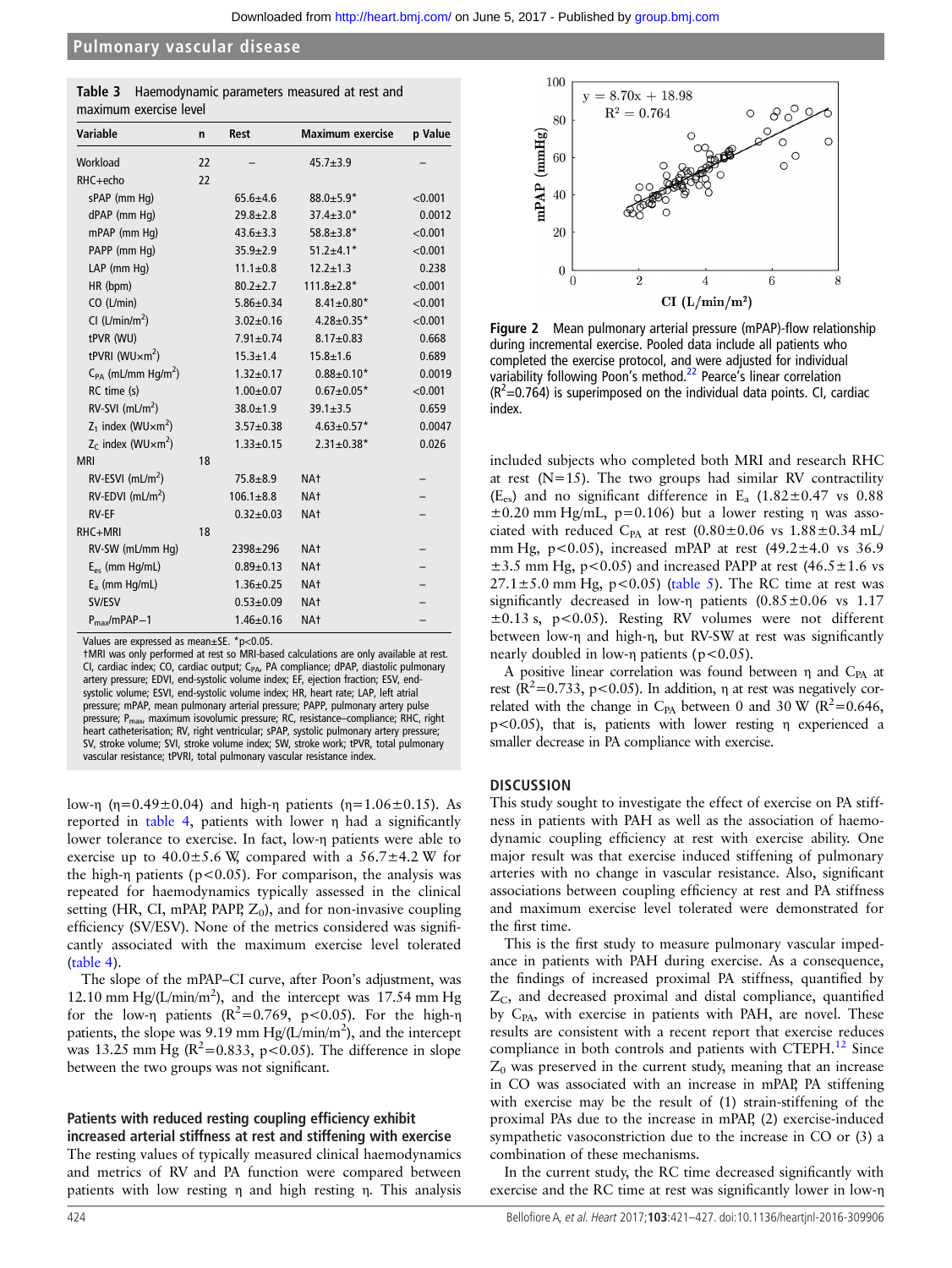<span id="page-4-0"></span>

Figure 3 Effect of incremental exercise on measures of right ventricular afterload. (A) Pulmonary vascular resistance  $(Z_0)$  did not change from rest to 45 W exercise, likely reflecting that in patients with pulmonary arterial hypertension the pulmonary vasculature is already fully recruited and distended at rest. (B) Characteristic impedance (Z<sub>C</sub>) increased significantly from rest to 45 W. The exercise-induced increase in Z<sub>C</sub> is consistent with arterial strain-stiffening and vasoconstriction mechanisms, also observed in healthy subjects at incremental exercise.<sup>[12](#page-6-0)</sup> (C) Pulmonary arterial (PA) compliance (C<sub>PA</sub>, normalised by body surface area) progressively decreased with exercise, consistent with the increase in  $Z_c$ . (D) The resistancecompliance (RC) characteristic time progressively decreased from rest to 45 W exercise. The resting RC time is consistent with observations in healthy controls.<sup>[12](#page-6-0)</sup> The values obtained in this [study](#page-6-0) are generally larger than in other studies in which pulmonary vascular resistance (PVR) instead of total PVR was used to calculate the RC time.<sup>23–26</sup> Data at the four exercise levels were obtained from 22 subjects (0 and 15 W), 18 subjects (30 W) and 15 subjects (45 W). \*p<0.05, compared with rest (0 W); †p<0.05, compared with 15 W.

| <b>Table 4</b> Association of basic haemodynamics and coupling<br>efficiency with maximum exercise level tolerated |               |                      |                 |         |
|--------------------------------------------------------------------------------------------------------------------|---------------|----------------------|-----------------|---------|
| <b>Variable</b>                                                                                                    |               | $W_{\text{max}}$ (W) |                 |         |
| <b>Name</b>                                                                                                        | <b>Median</b> | <b>Below median</b>  | Above median    | p Value |
| HR (bpm)                                                                                                           | 80.0          | $51.0 + 4.6$         | $42.7 + 5.6$    | 0.284   |
| CI (L/min/m <sup>2</sup> )                                                                                         | 3.05          | $43.8 + 6.0$         | $49.1 \pm 4.6$  | 0.491   |
| mPAP (mm Hq)                                                                                                       | 38.8          | $45.0 + 5.2$         | $47.7 + 5.7$    | 0.726   |
| PAPP (mm Hq)                                                                                                       | 41.0          | $49.6 + 4.9$         | $42.0 + 5.8$    | 0.327   |
| $Z_0$ (WU $\times$ m <sup>2</sup> )                                                                                | 6.93          | $50.0 + 4.6$         | $42.3 + 6.0$    | 0.316   |
| η                                                                                                                  | 0.68          | $40.0 + 5.6$         | $56.7 \pm 4.2*$ | 0.029   |
| SV/ESV                                                                                                             | 0.40          | $46.7 + 5.8$         | $50.0 + 5.6$    | 0.685   |

 $W_{\text{max}}$  values are expressed as mean $\pm$ SE. \*p<0.05.

Data for basic haemodynamics (HR, CI, mPAP, PAPP,  $Z_0$ ) include all patients who completed the research RHC (N=22); data for coupling efficiency (both η and SV/ESV) include all patients who completed the resting MRI ( $N=18$ ). CI, cardiac index; ESV, end-systolic volume; HR, heart rate; mPAP, mean pulmonary arterial pressure; PAPP, pulmonary artery pulse pressure; RHC, right heart

catheterisation; SV, stroke volume; W<sub>max</sub>, maximum exercise level tolerated.

patients. The RC time is approximately constant in a wide range of conditions, both in healthy controls and PAH subjects.<sup>2</sup> Based on the assumption of a constant RC time, earlier reports postulated a limited contribution of proximal PA stiffness to pulmonary vascular compliance.<sup>27</sup> However, considering the current results as well as other reports that the RC time constant indeed may not always be constant,<sup>[12 26 28 29](#page-6-0)</sup> the role of proximal PA stiffening in PAH progression deserves further investigation, in particular under stress conditions.

Bellofiore A, et al. Heart 2017;**103**:421–427. doi:10.1136/heartjnl-2016-309906 425

The other major finding of the current study was the associations of coupling efficiency at rest with maximum exercise level, resting C<sub>PA</sub>, and C<sub>PA</sub> decrease during exercise. Reduced coupling efficiency has been documented in patients with PAH.<sup>[14 15](#page-6-0)</sup> The prognostic value of resting coupling efficiency has been demonstrated[.1](#page-6-0) The current study further suggests that high resting η predicts the ability to accommodate an increase in CO during exercise. In fact, high-η patients with PAH have better (ie, higher)  $C_{PA}$  at rest than low-η patients, and during exercise they can reduce  $C_{PA}$  to a greater extent. These results suggest that patients who had PAH with more efficient haemodynamic coupling also have a greater pulmonary vascular reserve, which can be used to haemodynamic advantage when CO increases, resulting in improved tolerance to exercise compared with low-η patients. These findings are consistent with the comparison between exercise-induced C<sub>PA</sub> reduction in patients with CTEPH and healthy controls. $12$  In contrast with basic haemodynamics typically assessed clinically, resting coupling efficiency showed a significant association with exercise tolerance. This result indicates that the main reason why patients with PAH become progressively unable to tolerate exercise is the decline in the efficiency in the haemodynamic interaction between ventricle and vasculature, rather than either ventricular or vascular function impairment alone. Assessing resting η from MRI and RHC data may have an important clinical value. Simultaneous MRI and invasive RV pressure recordings is an attractive approach, although not yet clinically viable. $3$ 

The separation between high-η and low-η patients with PAH revealed a number of significant differences between the two groups, which may be analogous to differences between healthy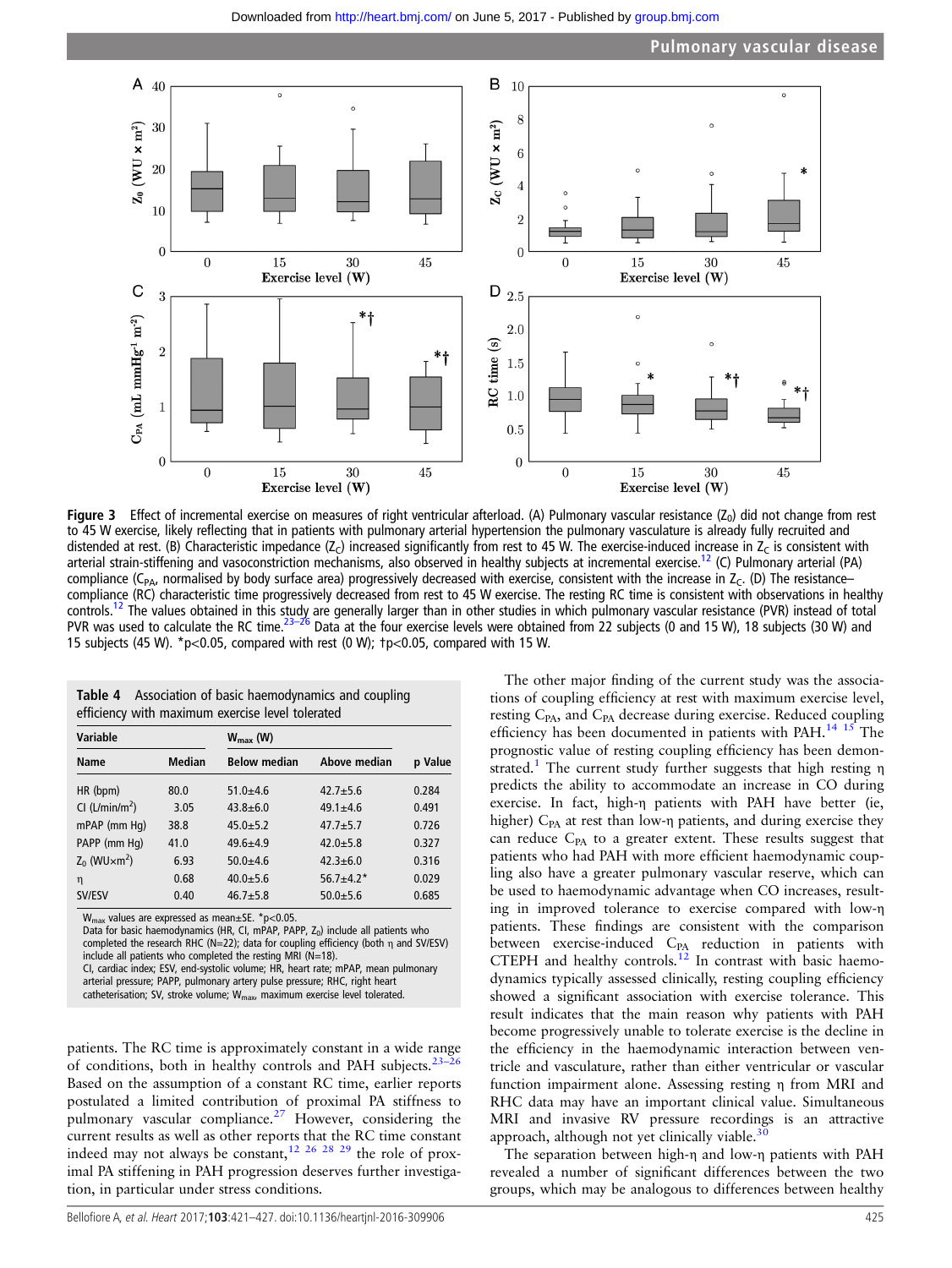## <span id="page-5-0"></span>**Pulmonary vascular disease**

Table 5 Comparison of resting haemodynamics and RV and PA function between patients with low resting coupling efficiency (below median value) and patients with high resting coupling efficiency (above median value)

|                                     | Low resting<br>coupling efficiency | <b>High resting</b><br>coupling efficiency |         |
|-------------------------------------|------------------------------------|--------------------------------------------|---------|
| Variable                            | $(N=8)$                            | $(N=7)$                                    | p Value |
| HR (bpm)                            | $75.8 + 4.4$                       | $78.3 + 4.0$                               | 0.679   |
| $mPAP$ (mm $Hq$ )                   | $49.2 + 4.0$                       | $36.9 \pm 3.5*$                            | 0.040   |
| PAPP (mm Hg)                        | $46.5 \pm 1.6$                     | $27.1 \pm 5.0*$                            | 0.002   |
| CI (L/min/m <sup>2</sup> )          | $2.81 \pm 0.28$                    | $3.21 \pm 0.31$                            | 0.362   |
| $Z_0$ (WU $\times$ m <sup>2</sup> ) | $9.17 + 1.07$                      | $6.30 + 1.07$                              | 0.083   |
| $Z_1$ (WU $\times$ m <sup>2</sup> ) | $4.60 + 0.50$                      | $2.74 \pm 0.74$                            | 0.052   |
| $Z_c$ (WU $\times$ m <sup>2</sup> ) | $0.65 + 0.11$                      | $0.59 + 0.06$                              | 0.648   |
| $C_{PA}$ (mL/mm Hg/m <sup>2</sup> ) | $0.80 + 0.06$                      | $1.88 \pm 0.34*$                           | 0.005   |
| RC time (s)                         | $0.85 + 0.06$                      | $1.17 \pm 0.13*$                           | 0.039   |
| $RV$ -ESVI (mL/m <sup>2</sup> )     | $90.9 + 7.2$                       | $73.2 + 16.7$                              | 0.327   |
| $RV$ -EDVI (mL/m <sup>2</sup> )     | $122.0 \pm 7.9$                    | $103.2 + 15.3$                             | 0.277   |
| <b>RV-EF</b>                        | $0.25 \pm 0.04$                    | $0.33 + 0.05$                              | 0.230   |
| RV-SW (mLxmm Hq)                    | 3206±451                           | 1759±238*                                  | 0.018   |
| $E_{es}$ (mm Hg/mL)                 | $0.87 + 0.25$                      | $0.88 + 0.15$                              | 0.975   |
| $E_a$ (mm Hg/mL)                    | $1.82 + 0.47$                      | $0.88 + 0.20$                              | 0.106   |
| SV/ESV                              | $0.37 + 0.08$                      | $0.52 + 0.10$                              | 0.218   |
| $P_{max}/mPAP-1$                    | $1.53 + 0.28$                      | $1.45 \pm 0.24$                            | 0.837   |

Values are expressed as mean±SE. \*p<0.05.

CI, cardiac index; CPA, PA compliance; Ea, effective arterial elastance, EDVI, endsystolic volume index; E<sub>es</sub>, end-systolic elastance; EF, ejection fraction; ESV, endsystolic volume; ESVI, end-systolic volume index; HR, heart rate; mPAP, mean<br>pulmonary arterial pressure; PAPP, pulmonary artery pulse pressure; P<sub>max</sub>, maximum isovolumic pressure; RC, resistance–compliance; RV, right ventricular; SV, stroke volume; SW, stroke work.

subjects and patients with PAH. For instance, the association between reduced η and limited exercise capacity has been observed previously in a comparison between healthy subjects and patients with PAH.<sup>16</sup> Also, the mPAP–CI curve was about 32% steeper for patients with low-η compared with high-η in our study, although this difference was not significant, which is consistent with an increase in mPAP–CI slope in patients with pulmonary vascular disease compared with those without.<sup>[10 12](#page-6-0)</sup>

The comprehensive approach to evaluation of cardiopulmonary performance used in this study (RHC and echocardiography during exercise) is viable for research, but it is unlikely to be used clinically. The clinical significance of this study is that pulmonary vascular haemodynamic reserve is an important contributor to exercise intolerance in PAH, based on the relationships found between PA stiffening and ventricular–vascular coupling efficiency at rest and during exercise. Importantly, prior to this study it was unclear whether proximal PAs stiffen during exercise independent of changes in resistance.

These results may help guide the clinical adoption of exercise testing protocols, which have been increasingly recommended to monitor PAH progression. $5$  Exercise testing protocols generally include measures of PA resistance only (PVR, mPAP–CI curves). This study suggests that the response to exercise of proximal PAs may also need to be monitored, ideally noninvasively using stress echocardiography.

#### Study limitations

The number of patients included was limited due to the complex, invasive protocol; therefore, the clinical implications of these results should be confirmed in larger studies. Also, this study did not include a disease-free group. PAH was due to different causes in this study, and the size of the subtype groups

was insufficient to investigate this effect. Similarly, sex differences were not investigated. Fifteen patients were on pulmonary vasodilator treatment at the time of this study. These medications may affect cardiopulmonary function and response to exercise; however, an analysis of the data at rest and maximum exercise did not indicate any difference (data not shown).

PCWP could not be measured during exercise. Instead, PCWP was estimated using echocardiography, which may have limited accuracy. Because of the short time available at each exercise increment, the exercise echocardiography protocol was limited to the measurements required for the pulmonary vascular impedance analysis.

#### CONCLUSIONS

In patients with PAH, exercise-induced stiffening of pulmonary arteries aggravates RV afterload. PA stiffening was unrelated to changes in resistance, resulting in a progressive decrease in the RC time with exercise. Patients with less efficient haemodynamic coupling at rest exhibited a reduced pulmonary vascular reserve, which likely limited the maximum exercise level tolerated. The results of this comprehensive approach to evaluating cardiopulmonary performance may shed light on mechanical mechanisms of PAH progression and exercise tolerance, which in turn may lead to better, less invasive prognostic indicators. In addition, therapeutic strategies targeting the efficiency of haemodynamic coupling may be beneficial to exercise tolerance in patients with PAH and improve quality of life.

## Key messages

#### What is already known on this subject?

Right ventricular afterload, including pulmonary artery (PA) stiffness, and haemodynamic coupling are major determinants of outcome in patients with pulmonary arterial hypertension. Inability to exercise is also a critical factor, but the association of haemodynamic coupling with PA stiffness and maximum exercise level tolerated has not been investigated.

#### What might this study add?

In patients with pulmonary arterial hypertension, physical exercise exacerbated right ventricular afterload via pulmonary artery stiffening and sustained vascular resistance, which decreased the time constant of the pulmonary circulation. Poorer haemodynamic coupling was associated with reduced pulmonary vascular reserve, which may limit the ability to exercise.

#### How might this impact on clinical practice?

Assessment of haemodynamic coupling and vascular stiffness at exercise provides a more comprehensive evaluation of cardiopulmonary performance in pulmonary arterial hypertension, which furthers our understanding of the impact of pulmonary artery (PA) stiffening on right ventricular (RV) function. This new knowledge may lead to less invasive correlates of RV–PA uncoupling that will permit easy translation to clinical practice.

#### Author affiliations <sup>1</sup>

<sup>1</sup>Department of Biomedical, Chemical and Materials Engineering, San Jose State University, San Jose, California, USA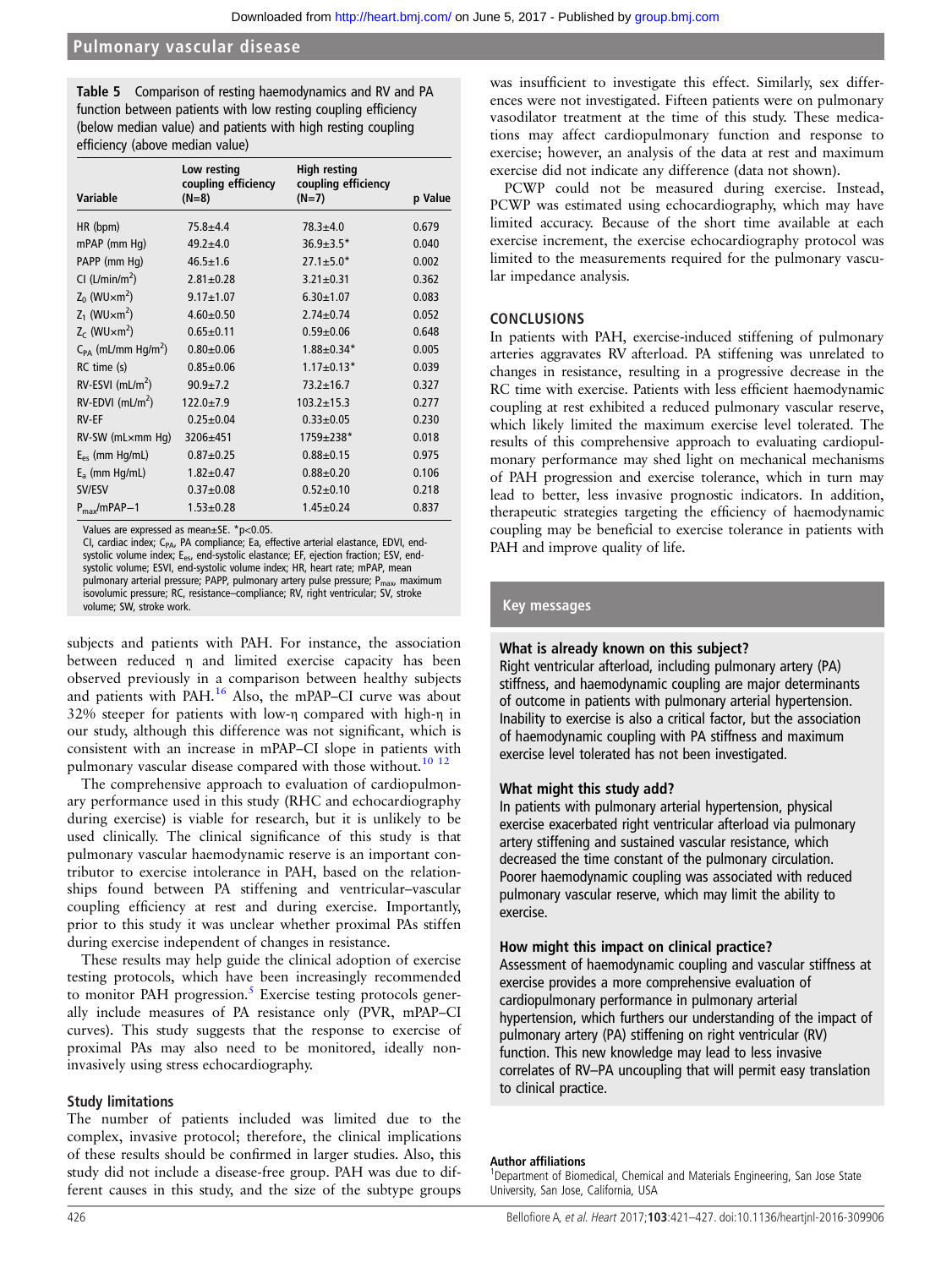<span id="page-6-0"></span><sup>2</sup>Department of Biomedical Engineering, University of Wisconsin-Madison, Madison, Wisconsin, USA

<sup>3</sup>Department of Cardiology, Erasme University Hospital, Brussels, Belgium 4 Division of Cardiology, Department of Medicine, Feinberg School of Medicine, Northwestern University, Chicago, Illinois, USA

<sup>5</sup>Department of Medicine, School of Medicine and Public Health, University of Wisconsin-Madison, Madison, Wisconsin, USA

<sup>6</sup>Feinberg Cardiovascular Research Institute, Northwestern University, Chicago, Illinois, USA

<sup>7</sup> Division of Pulmonary and Critical Care Medicine, School of Medicine and Public Health, University of Wisconsin-Madison, Madison, Wisconsin, USA

<sup>8</sup>Department of Cardiology, School of Medicine and Public Health, University of Wisconsin-Madison, Madison, Wisconsin, USA

<sup>9</sup>Department of Radiology, School of Medicine and Public Health, University of Wisconsin-Madison, Madison, Wisconsin, USA

Contributors AB, JRR, SJS and NCC contributed to the conception and design of the study. RS and JGK contributed to the acquisition, analysis and interpretation of the clinical data. LB-N and MB contributed to the acquisition, analysis and interpretation of the echocardiography data. MJC and CJF contributed to the acquisition, analysis and interpretation of MRI data. AB, ED, HM, SJS and NCC contributed to the analysis and interpretation of data. AB, SJS, RN and NCC drafted the manuscript and all authors contributed to revising it critically. All authors have read and had final approval of the manuscript.

Funding This work has been funded by the NIH grant 1R01HL105598 (NCC).

## Competing interests None.

#### Ethics approval UW HS-IRB, NU IRB.

Provenance and peer review Not commissioned; externally peer reviewed.

## REFERENCES

- 1 Vanderpool RR, Pinsky MR, Naeije R, et al. RV-pulmonary arterial coupling predicts outcome in patients referred for pulmonary hypertension. [Heart](http://dx.doi.org/10.1136/heartjnl-2014-306142) 2015;101:37–43.
- 2 Mahapatra S, Nishimura RA, Sorajja P, et al. Relationship of pulmonary arterial capacitance and mortality in idiopathic pulmonary arterial hypertension. [J Am Coll](http://dx.doi.org/10.1016/j.jacc.2005.09.054) [Cardiol](http://dx.doi.org/10.1016/j.jacc.2005.09.054) 2006;47:799–803.
- 3 Gan CT-J, Lankhaar J-W, Westerhof N, et al. Noninvasively assessed pulmonary artery stiffness predicts mortality in pulmonary arterial hypertension. [Chest](http://dx.doi.org/10.1378/chest.07-1246) 2007;132:1906–12.
- 4 Swift AJ, Rajaram S, Condliffe R, et al. Pulmonary artery relative area change detects mild elevations in pulmonary vascular resistance and predicts adverse outcome in pulmonary hypertension. [Invest Radiol](http://dx.doi.org/10.1097/RLI.0b013e31826c4341) 2012;47:571-7.
- 5 Lewis GD, Bossone E, Naeije R, et al. Pulmonary vascular hemodynamic response to exercise in cardiopulmonary diseases. [Circulation](http://dx.doi.org/10.1161/CIRCULATIONAHA.112.000667) 2013;128:1470–9.
- 6 Grünig E, Tiede H, Enyimayew EO, et al. Assessment and prognostic relevance of right ventricular contractile reserve in patients with severe pulmonary hypertension. [Circulation](http://dx.doi.org/10.1161/CIRCULATIONAHA.113.001573) 2013;128:2005–15.
- 7 Kovacs G, Olschewski A, Berghold A, et al. Pulmonary vascular resistances during exercise in normal subjects: a systematic review. [Eur Respir J](http://dx.doi.org/10.1183/09031936.00008611) 2012;39:319-28.
- 8 Blumberg FC, Arzt M, Lange T, et al. Impact of right ventricular reserve on exercise capacity and survival in patients with pulmonary hypertension. [Eur J Heart Fail](http://dx.doi.org/10.1093/eurjhf/hft044) 2013;15:771–5.
- 9 Blumberg FC, Riegger GAJ, Pfeifer M. Hemodynamic effects of aerosolized iloprost in pulmonary hypertension at rest and during exercise. [Chest](http://dx.doi.org/10.1378/chest.121.5.1566) 2002;121:1566-71.
- 10 Janicki JS, Weber KT, Likoff MJ, et al. The pressure-flow response of the pulmonary circulation in patients with heart failure and pulmonary vascular disease. [Circulation](http://dx.doi.org/10.1161/01.CIR.72.6.1270) 1985;72:1270–8.
- 11 Slife DM, Latham RD, Sipkema P, et al. Pulmonary arterial compliance at rest and exercise in normal humans. Am J Physiol 1990;258:H1823–8.
- 12 Claessen G, La Gerche A, Dymarkowski S, et al. Pulmonary vascular and right ventricular reserve in patients with normalized resting hemodynamics after pulmonary endarterectomy. [J Am Heart Assoc](http://dx.doi.org/10.1161/JAHA.114.001602) 2015;4:e001602.
- 13 Bellofiore A, Chesler NC. Methods for measuring right ventricular function and hemodynamic coupling with the pulmonary vasculature. [Ann Biomed Eng](http://dx.doi.org/10.1007/s10439-013-0752-3) 2013;41:1384–98.
- 14 Kuehne T, Yilmaz S, Steendijk P, et al. Magnetic resonance imaging analysis of right ventricular pressure-volume loops: in vivo validation and clinical application in patients with pulmonary hypertension. [Circulation](http://dx.doi.org/10.1161/01.CIR.0000143138.02493.DD) 2004;110:2010-6.
- Sanz J, García-Alvarez A, Fernández-Friera L, et al. Right ventriculo-arterial coupling in pulmonary hypertension: a magnetic resonance study. [Heart](http://dx.doi.org/10.1136/heartjnl-2011-300462) 2012;98:238-43.
- 16 Spruijt OA, de Man FS, Groepenhoff H, et al. The effects of exercise on right ventricular contractility and right ventricular-arterial coupling in pulmonary hypertension. [Am J Respir Crit Care Med](http://dx.doi.org/10.1164/rccm.201412-2271OC) 2015;191:1050-7.
- 17 Huez S, Brimioulle S, Naeije R, et al. Feasibility of routine pulmonary arterial impedance measurements in pulmonary hypertension. [Chest](http://dx.doi.org/10.1378/chest.125.6.2121) 2004;125:2121-8.
- 18 Wang Z, Chesler NC. Pulmonary vascular wall stiffness: an important contributor to the increased right ventricular afterload with pulmonary hypertension. [Pulm Circ](http://dx.doi.org/10.4103/2045-8932.83453) 2011;1:212–23.
- Nagueh SF, Middleton KJ, Kopelen HA, et al. Doppler tissue imaging: a noninvasive technique for evaluation of left ventricular relaxation and estimation of filling pressures. [J Am Coll Cardiol](http://dx.doi.org/10.1016/S0735-1097(97)00344-6) 1997;30:1527-33.
- 20 D'Alto M, Romeo E, Argiento P, et al. Accuracy and precision of echocardiography versus right heart catheterization for the assessment of pulmonary hypertension. [Int J Cardiol](http://dx.doi.org/10.1016/j.ijcard.2013.07.005) 2013;168:4058–62.
- 21 Brimioulle S, Wauthy P, Ewalenko P, et al. Single-beat estimation of right ventricular end-systolic pressure-volume relationship. [Am J Physiol Heart Circ Physiol](http://dx.doi.org/10.1152/ajpheart.01023.2002) 2003;284: H1625–30.
- 22 Poon CS. Analysis of linear and mildly nonlinear relationships using pooled subject data. J Appl Physiol 1988;64:854–9.
- 23 Lankhaar J-W, Westerhof N, Faes TJC, et al. Quantification of right ventricular afterload in patients with and without pulmonary hypertension. [Am J Physiol Heart](http://dx.doi.org/10.1152/ajpheart.00336.2006) [Circ Physiol](http://dx.doi.org/10.1152/ajpheart.00336.2006) 2006;291:H1731–7.
- 24 Lankhaar J-W, Westerhof N, Faes TJC, et al. Pulmonary vascular resistance and compliance stay inversely related during treatment of pulmonary hypertension. [Eur Heart J](http://dx.doi.org/10.1093/eurheartj/ehn103) 2008;29:1688–95.
- 25 Saouti N, Westerhof N, Helderman F, et al. RC time constant of single lung equals that of both lungs together: a study in chronic thromboembolic pulmonary hypertension. Am J [Physiol Heart Circ Physiol](http://dx.doi.org/10.1152/ajpheart.00694.2009) 2009;297:H2154-60.
- 26 Tedford RJ, Hassoun PM, Mathai SC, et al. Pulmonary capillary wedge pressure augments right ventricular pulsatile loading. [Circulation](http://dx.doi.org/10.1161/CIRCULATIONAHA.111.051540) 2012;125:289–97.
- 27 Saouti N, Westerhof N, Postmus PE, et al. The arterial load in pulmonary hypertension. [Eur Respir Rev](http://dx.doi.org/10.1183/09059180.00002210) 2010;19:197-203.
- 28 Pagnamenta A, Vanderpool R, Brimioulle S, et al. Proximal pulmonary arterial obstruction decreases the time constant of the pulmonary circulation and increases right ventricular afterload. [J Appl Physiol](http://dx.doi.org/10.1152/japplphysiol.00033.2013) 2013;114:1586–92.
- 29 Mackenzie Ross RV, Toshner MR, Soon E, et al. Decreased time constant of the pulmonary circulation in chronic thromboembolic pulmonary hypertension. [Am J Physiol Heart Circ Physiol](http://dx.doi.org/10.1152/ajpheart.00128.2013) 2013;305:H259–64.
- Rogers T, Ratnayaka K, Lederman RJ. MRI catheterization in cardiopulmonary disease. [Chest](http://dx.doi.org/10.1378/chest.13-1759) 2014;145:30–6.